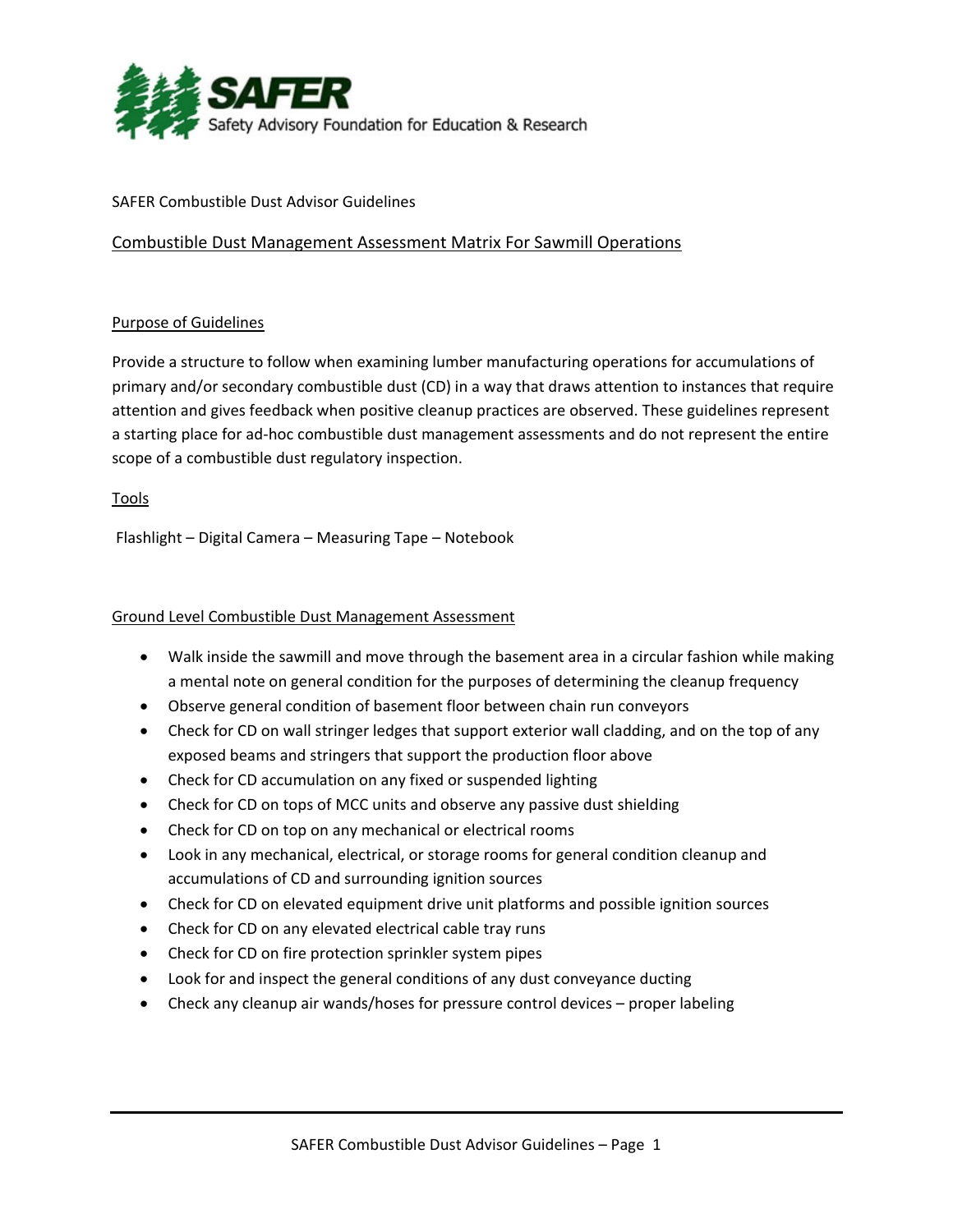## Production Level Combustible Dust Management Assessment

- Start where the production process begins and follow the production process throughout the operation; i.e. – log cut‐off saws or debarkers
- Make a mental note on general condition for the purposes of determining the cleanup frequency
- Check for CD on wall stringer ledges that support exterior wall cladding, and on the top of any exposed beams and stringers that support the ceiling
- Check for CD accumulation on any fixed or suspended lighting
- Observe general condition of cleanup from elevated walkways and descend to each work station for closer inspection for CD
- Check for CD on tops of MCC units near work stations and observe any passive dust shielding
- Check for CD on top on any electrical rooms and operator booths
- Look in any electrical, or storage rooms for general condition cleanup and accumulations of CD and surrounding ignition sources
- Check for CD on production equipment drive units and possible ignition sources
- Check for CD on any elevated electrical cable tray runs
- Check for CD on fire protection sprinkler system pipes
- Look for and inspect the general conditions of any ducted extraction systems that remove dust from operator booth and/or electrical MCC units and/or electrical room dust – check filters
- Check any cleanup air wands/hoses for pressure control devices proper labeling

# Upper Level Combustible Dust Management Assessment (Filing Room)

- Make a mental note on general condition for the purposes of determining the cleanup frequency
- Check for CD on wall stringer ledges that support exterior wall cladding, and on the top of any exposed beams and stringers that support the roof
- Check for CD accumulation on any fixed or suspended lighting
- Look for and inspect the general conditions of any ducted extraction systems on grinders and ensure that metal grindings extraction systems are separate from dust extraction systems – all grinders are possible ignition sources
- Look for floor debris pick-up ducting and check for tramp metal magnets ask for frequency of cleaning magnets
- Check for CD on top on any separated work rooms (babbitt room), electrical rooms, and/or storage rooms.
- Look in any separated work rooms (babbitt room), electrical rooms, and/or storage rooms for general condition cleanup and accumulations of CD and surrounding ignition sources
- Check for CD on the top of grinding units and in saw storage area